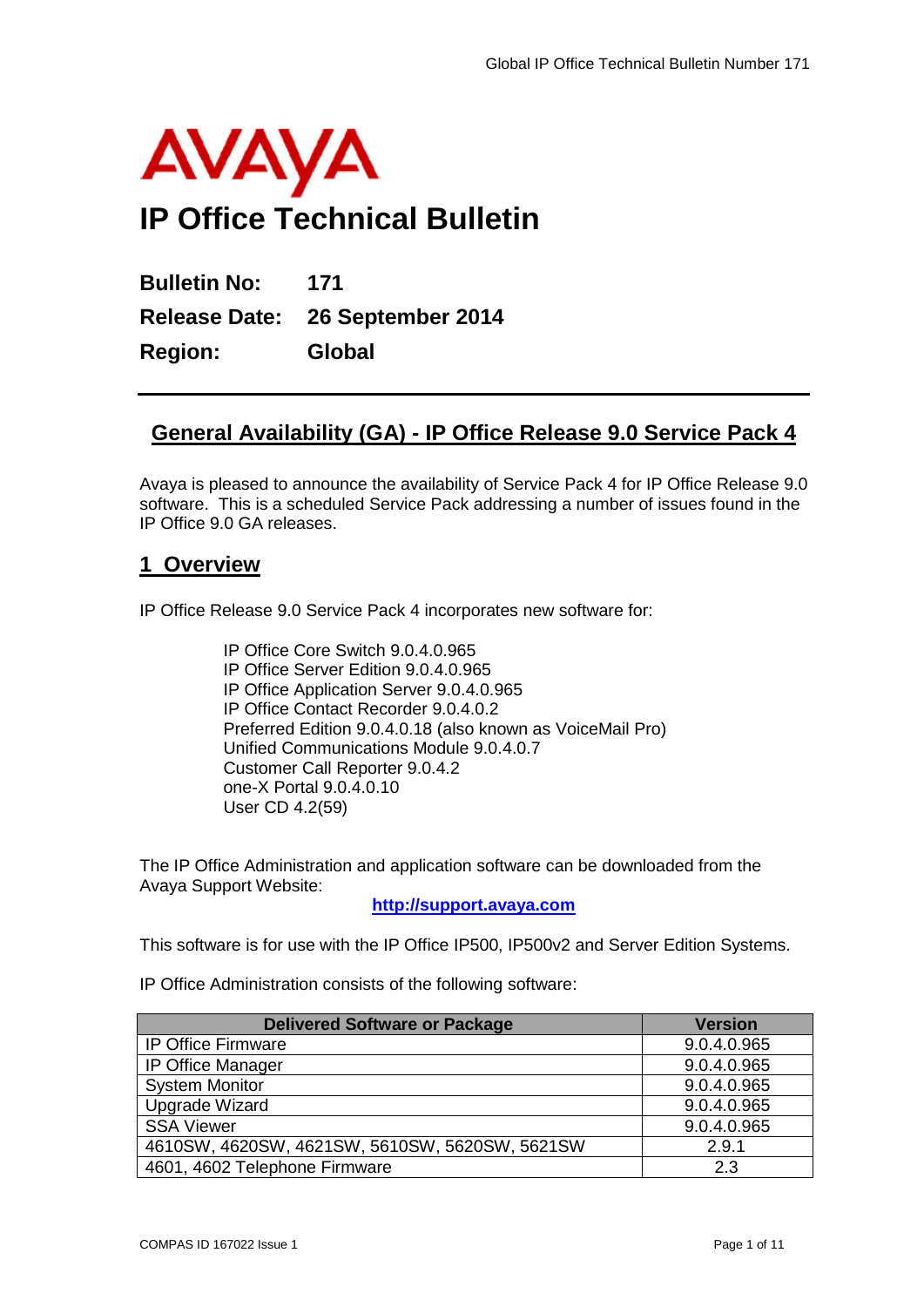| <b>Delivered Software or Package</b>                      | <b>Version</b>      |
|-----------------------------------------------------------|---------------------|
| 4601+, 4602+, 5601+ and 5602+ Telephone Firmware          | 2.9.1               |
| 4625 Telephone Firmware                                   | 2.9.1               |
| 5601, 5602 Telephone Firmware                             | 2.3                 |
| 2410 / 2420 Telephone Firmware                            | R6.0                |
| 5410 / 5420 Telephone Firmware                            | R6.0                |
| 1403 Telephone Firmware                                   | R <sub>7</sub>      |
| 1408 / 1416 Telephone Firmware                            | R38                 |
| 1408 / 1416 Loader (Boot File) Firmware                   | 25                  |
| 9504 / 9508 Telephone Firmware                            | <b>R55</b>          |
| 9504 / 9508 Loader (Boot File) Firmware                   | R <sub>15</sub>     |
| IP Office Video Softphone (Windows)                       | 3.2.3.49.68975      |
| IP Office Video Softphone (Mac)                           | 3204bk.66292        |
| IP DECT - ADMM Firmware                                   | 1.1.13              |
| IP DECT - ADMM Java Configuration                         | $\overline{1.1.13}$ |
| IP DECT - ADMM DECT Monitor                               | 1.4                 |
| 3701 Telephone Firmware                                   | 22.04.04            |
| 3711 Telephone Firmware                                   | 91.24.31.04         |
| 3711 Global Telephone Firmware                            | 91.24.36            |
| 3711 Global Telephone USB driver                          | 0.8                 |
| T3 IP Telephone Firmware                                  | T247                |
| T3 IP Admin Tool                                          | 3.08                |
| 1603, 1608, 1616 Telephone Firmware                       | 1.350B              |
| 1603 Loader (Boot File) Firmware                          | 1.350B              |
| 1616 Button Module Firmware                               | 1.1.0               |
| 9620 / 9630 / 9640 / 9650 Boot Code                       | 3.2.2               |
| 9620 / 9630 / 9640 / 9650 Telephone Firmware              | 3.2.2               |
| 9621 / 9641 Telephone Firmware (Application file)         | 6.3.1.16 V452       |
| 9608 / 9608G / 9611 Telephone Firmware (Application file) | 6.3.1.16_V452       |
| 9608 / 9608G / 9611 / 9621 / 9641 Kernel                  | V13r94              |
| 1120E 1140E 1220 1230 Telephone Firmware                  | 04.04.14.00         |
| E129 SIP Telephone Firmware                               | 1.25.1.1            |
| 3720 Telephone Firmware                                   | 4.3.3               |
| 3725 Telephone Firmware                                   | 4.3.3               |
| 3740 Telephone Firmware                                   | 4.3.3               |
| 3749 Telephone Firmware                                   | 4.3.3               |
| DECT R4 - IPBS 1, IPBS 2 and IPBL Firmware                | 6.0.23              |
| DECT R4 - IPBL (DECT Gateway) Firmware                    | 6.0.23              |
| DECT R4 - GRBS (ISDN RFP) Firmware                        | R7C 3/40            |
| DECT R4 - GRBS - DB1 (ISDN RFP) Firmware                  | R3B 3/80            |
| <b>DECT R4 - AIWS Firmware</b>                            | 2.73                |
| DECT R4 - AIWS2 Firmware                                  | $3.70 - A$          |
| DECT R4 - WinPDM                                          | 3.11.0              |
| DECT R4 - Rack Charger Firmware                           | 1.5.1               |
| <b>DECT R4 - Advanced Charger Firmware</b>                | 1.5.1               |
| DECT D100 - BS_MS Firmware                                | 1.1.6               |
| DECT D100 - BS_SL Firmware                                | 0.9.6               |
| 3641 / 3645 Telephone Firmware                            | 117.058             |
| Avaya Voice Priority Processor (AVPP) Firmware            | 173.040             |
| Handset Administration Tool (HAT)                         | 4.1.4.0             |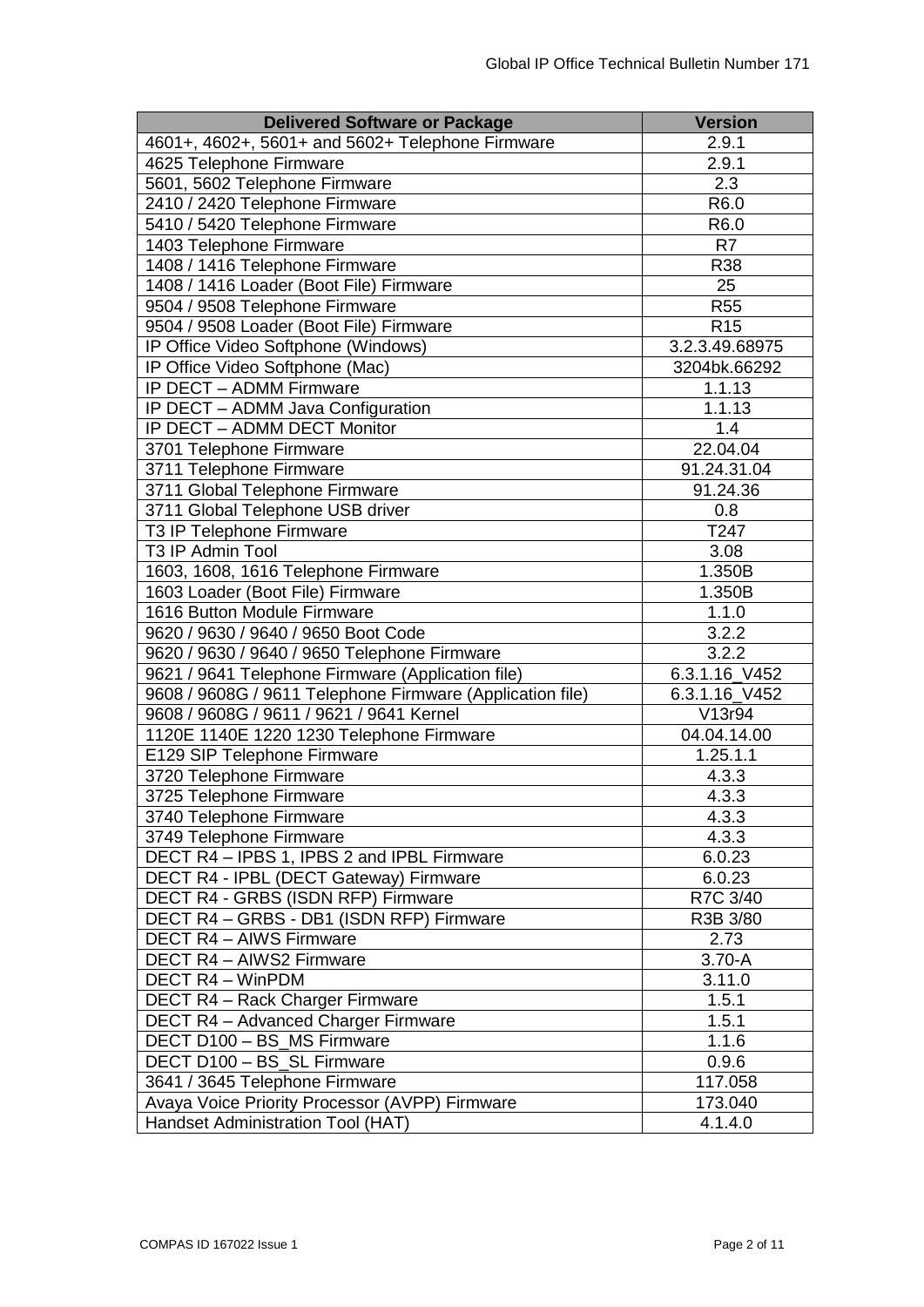**Note:** New IP Office configurations created with Manager 9.0.4.0.964 will have "Autocreate Extn" unticked for H.323 extensions and "Auto-create Extn/User" unticked for SIP extensions. These System defaults will not affect existing system configurations.

**Note:** Upgrading IP DECT 3711 Telephone Firmware to 91.24.31.04

This Administration CD contains two upgrade programs with this release of 3711 telephone firmware:

> pp\_avaya\_3711\_91\_24\_31\_04.exe up\_avaya\_3711\_91\_24\_31\_04.exe

Please check the handset label located under the battery cover to determine the month and year of release. If the handset has a date of 08/06 or earlier then use the "pp" upgrade program. If the date is newer than 08/06 then use the "up" upgrade program to update the telephone.

This release supports the "IP DECT 3711 Global" telephone. The Global telephone will not offer any different feature set than the current 3711 but will support both EMEA and US frequencies. To determine if a customer has a "Global" 3711 telephone press Menu, System, Version Number. The PRD: number will end with a suffix of ".int".

# **2 New Features**

This release of IP Office software does not contain any new features.

# **3 IP Office Resolved Field Issues**

In the table below, the JIRA number refers to the internal bug tracking database used by Avaya SME. When a customer field issue has been confirmed to be a product or documentation issue, it is logged in this system, and the JIRA number used internally within Avaya for tracking the resolution of this issue. There may be several customer field cases raised against a single JIRA entry.

# **3.1 IP Office 9.0.4.0.965 - Resolved field issues**

The following field issues have been addressed in IP Office Core and Manager 9.0.4.0.965:

| <b>JIRA Number</b>                                                                                                           | <b>Description of Issue</b>                                                                 |  |  |
|------------------------------------------------------------------------------------------------------------------------------|---------------------------------------------------------------------------------------------|--|--|
| IPOFFICE-59871                                                                                                               | Incoming call via SIP trunk to Flare Experience is not rejected when CAC maximum is reached |  |  |
| Call from remote endpoint to Flare Experience is not rejected when CAC maximum is reached<br>IPOFFICE-60403                  |                                                                                             |  |  |
| 9600 series telephones - Directory soft-key no longer present when using Call Forward All feature<br>IPOFFICE-71059          |                                                                                             |  |  |
| 96X1 telephone backup and restore failing to save Classic ring tone settings<br>IPOFFICE-60517                               |                                                                                             |  |  |
| Server Edition restart - Core dump analysis - following IPOFFICE-58643 (SIP Extn event)<br>IPOFFICE-59854                    |                                                                                             |  |  |
| SMDR - SCN call forwarded to VM contains #ExtnName in the called number field<br>IPOFFICE-66497                              |                                                                                             |  |  |
| System Restart - calls to a busy/logged off user or group without queuing/overflow/voicemail enabled<br>IPOFFICE-67633       |                                                                                             |  |  |
| External calls to logged off user - recordings not shown in CS replay - .xml file shows unpopulated fields<br>IPOFFICE-59327 |                                                                                             |  |  |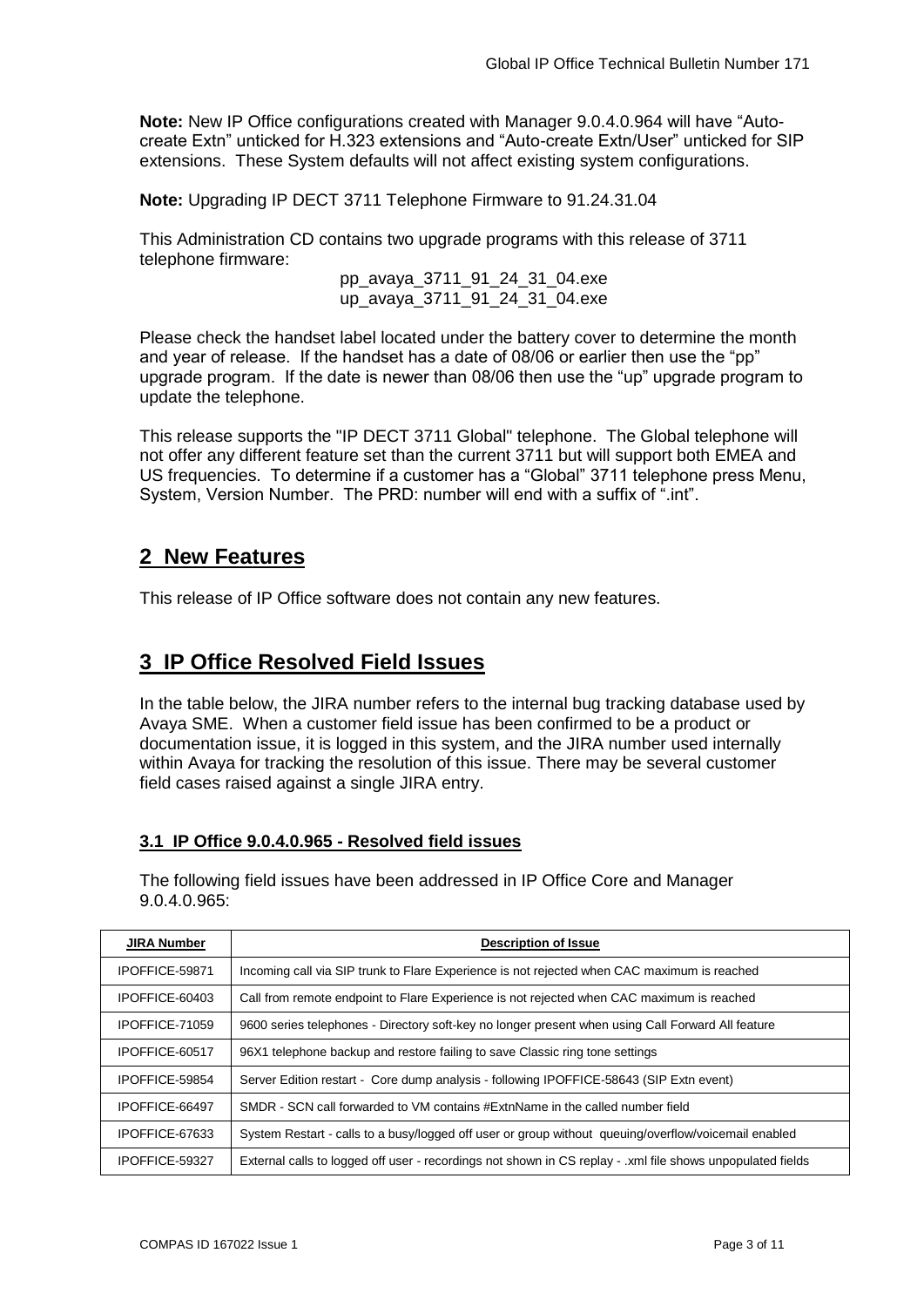| IPOFFICE-60700 | SIP 604 - Incoming ISDN call, diverted off switch via VMPro using SIP trunks                                    |
|----------------|-----------------------------------------------------------------------------------------------------------------|
| IPOFFICE-60900 | SIP incoming calls - No speech, possibly caused by change of order of Media type in SDP of 200-OK               |
| IPOFFICE-68191 | Attempt to pick up a call ringing at a one-X mobile client fails                                                |
| IPOFFICE-60856 | Unable to use DECT extension for internal twinning after upgrade from 8.1.67 to 9.0.1                           |
| IPOFFICE-62603 | IP500 System Restart - Self Administer > Abbreviated Dial" on a 1616 IP telephone                               |
| IPOFFICE-63152 | Changing IPEI for a provisioned DECT extension on IPOSE while DECT is subscribed causes restart                 |
| IPOFFICE-61985 | DS30B Expansion module with T series telephones - dialed digits slow to appear in telephone display             |
| IPOFFICE-69305 | Activating 3720 keyboard lock using firmware 4.2.3 locks the keyboard while in call after 20 seconds            |
| IPOFFICE-61672 | one-X mobile VoIP mode has inaudible audio every 60 seconds on certain Android handsets                         |
| IPOFFICE-60106 | IP500V2 System Restart - system restarts when picking up a parked SIP call on 1608L telephone                   |
| IPOFFICE-56531 | DS30V2 expansion modules do not return to service after restart until half the phones are unplugged             |
| IPOFFICE-61942 | DevLink S message content changed with release 9.0 Service Pack 2                                               |
| IPOFFICE-67463 | Cannot answer second call arriving at one- X telecommuter                                                       |
| IPOFFICE-59324 | Server Edition System Restart - while playing Music On Hold - non-standard WAV file format                      |
| IPOFFICE-64484 | Unable to use Pickup from hotdesking users Logged into primary - SCN call scenario                              |
| IPOFFICE-68834 | System Restart - Held calls and Bridged Appearances configured on second page of buttons for 9608               |
| IPOFFICE-62109 | Server Edition - Intermittent one way speech / distortion after holding and then retrieving a recorded SIP call |
| IPOFFICE-67312 | Server Edition restart - Config with 104 User Rights entries loaded - OSBuffer::Length exceeded                 |
| IPOFFICE-70988 | System Restart SE/500/500v2 - Call transfer scenario                                                            |
| IPOFFICE-60693 | Manager does not update all fields in the incoming call route when a destination name is changed                |
| IPOFFICE-52482 | IP Office Server Edition Manager slow to respond when configs have large number of Incoming Call Routes         |
| IPOFFICE-70436 | IP Office replies with 200 OK with SDP "recvonly", call cannot be taken off hold                                |
| IPOFFICE-64603 | SIP call forwarding on same SIP trunk not working                                                               |

# **3.2 Unified Communications Module (UCM) 9.0.4.0.7 – Resolved field issues**

The following field issues have been addressed in UCM 9.0.4.0.7:

| <b>JIRA Number</b> | <b>Description of Issue</b>                                                                      |
|--------------------|--------------------------------------------------------------------------------------------------|
| IPOFFICE-62025     | Pexpect is not installed correctly on clean install and in 9.0.1 and 9.0.2 UCM upgrade.zip file  |
| IPOFFICE-59823     | "Ignition not complete" statement in UCM Web Control > Settings > General > Web Control" sub tab |

This release of Unified Communications Module (UCM) software consists of Preferred Edition (VoiceMail Pro) 9.0.4.0.18 and one-X Portal 9.0.4.0.10. Any fixes declared for these applications are also incorporated into this release of UCM software. In addition, this release of UCM software also incorporates the Solid State Drive (SSD) Firmware upgrade previously documented in IP Office Technical Tip 268 and Product Support Notice PSN004257*.*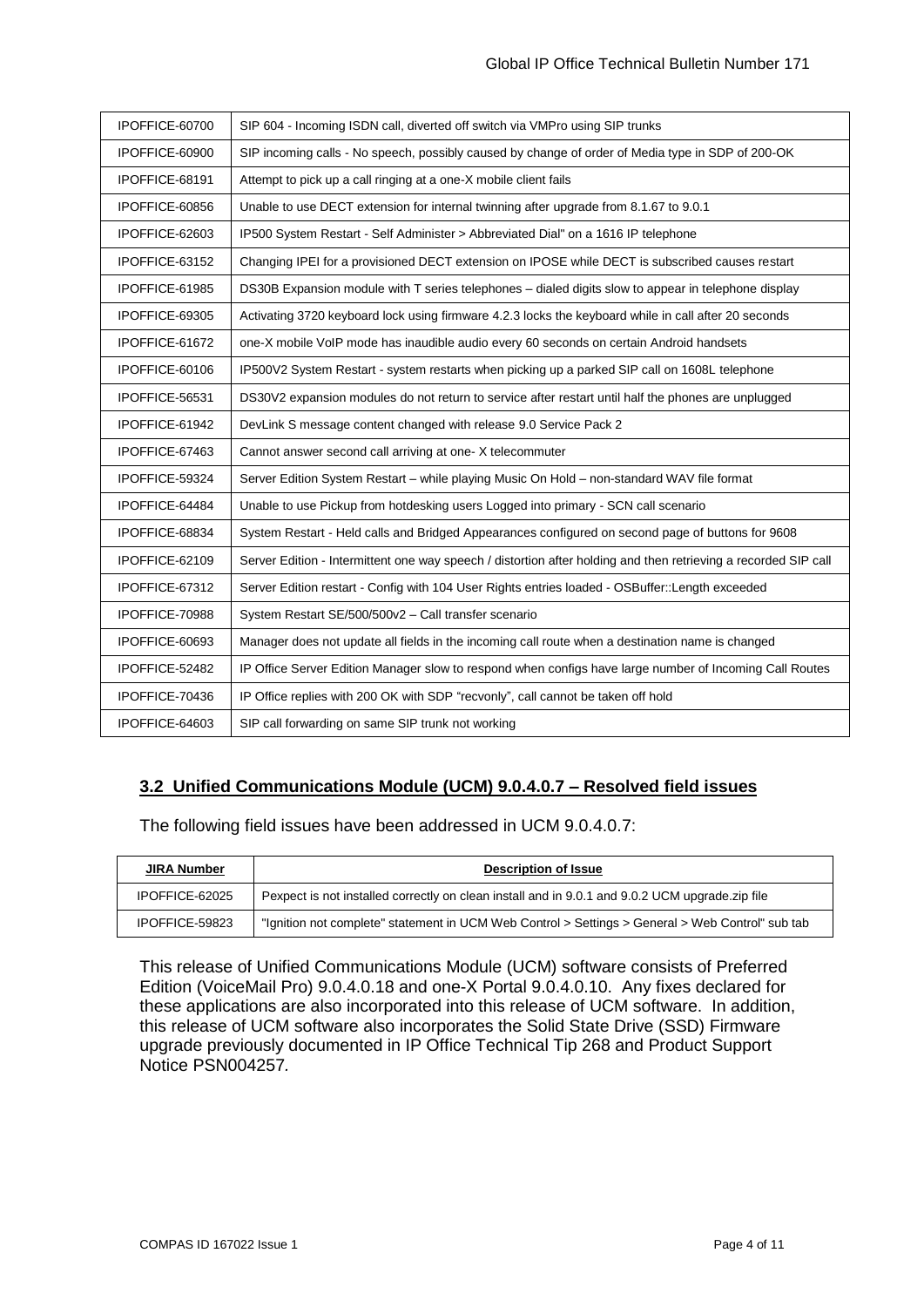## **3.3 Preferred Edition 9.0.4.0.18- Resolved field issues**

The following field issues have been addressed in Preferred Edition (VoiceMail Pro) 9.0.4.0.18:

| <b>JIRA Number</b>                                                                          | <b>Description of Issue</b>                                                                   |  |  |
|---------------------------------------------------------------------------------------------|-----------------------------------------------------------------------------------------------|--|--|
| IPOFFICE-63466                                                                              | IP Office Mode - Recordings remain as .tmp in VRL folder after end of call                    |  |  |
| IPOFFICE-64986                                                                              | Upgrade to 9.0.3 causes UMS Exchange integration to stop working                              |  |  |
| Incorrect Message Waiting Indication when using Exchange as Message Store<br>IPOFFICE-63277 |                                                                                               |  |  |
| IPOFFICE-65786                                                                              | VMPro on UCM restarts on upgrade to 9.0 SP3 if the IPO config contains letters with "umlauts" |  |  |
| IPOFFICE-75703                                                                              | Able to bypass security on any users' voicemail box                                           |  |  |

## **3.4 Customer Call Reporter 9.0.4.2 - Resolved field issues**

The following field issues have been addressed in Customer Call Reporter 9.0.4.2:

| <b>JIRA Number</b> | <b>Description of Issue</b>                                                                                |  |  |
|--------------------|------------------------------------------------------------------------------------------------------------|--|--|
| IPOFFICE-66524     | CCR user assigned as Agent and Supervisor will not show up in the Monitor screen for any HG they belong to |  |  |
| IPOFFICE-55371     | SBCCResetServicePasword utility not working with Release 9.0                                               |  |  |

# **3.5 one-X Portal 9.0.4.0.10 - Resolved field issues**

The following field issues have been addressed in one-X Portal 9.0.4.0.10:

| <b>JIRA Number</b> | <b>Description of Issue</b>                                                                                         |  |  |
|--------------------|---------------------------------------------------------------------------------------------------------------------|--|--|
| IPOFFICE-62760     | one-X Portal server connection state issue - will not communicate with the IP500v2                                  |  |  |
| IPOFFICE-59672     | one-X Portal on Application Server - "Unknown error occured on server"                                              |  |  |
| IPOFFICE-59878     | Messages and conversation history gadgets not updating in Server 2008 Terminal Services environment                 |  |  |
| IPOFFICE-61143     | Calling party name is lost when using park slot on one-X Portal                                                     |  |  |
| IPOFFICE-54094     | one-X Portal Call Assistant line prefix incorrectly applied to calls made from call log                             |  |  |
| IPOFFICE-67385     | Plug-in will not dial number from imported contact - international prefix and same country set in the dialing rules |  |  |
| IPOFFICE-60891     | Outlook Plug-in incorrectly adding digits based on the dialling rules when dialling form the historic log           |  |  |

# **3.6 Applications Server 9.0.4.0.965 – Resolved field issues**

The following field issues have been addressed in Applications Server 9.0.4.0.965:

| <b>JIRA Number</b> | <b>Description of Issue</b>                                                                               |  |  |
|--------------------|-----------------------------------------------------------------------------------------------------------|--|--|
| IPOFFICE-62025     | Pexpect is not installed correctly on clean install and when using 9.0.1 and 9.0.2 UCM upgrade zip file   |  |  |
| IPOFFICE-70007     | Unable to start Contact Recorder service on German Application Server when installed from the . iso image |  |  |

This release of the Applications Server consists of Preferred Edition (VoiceMail Pro) 9.0.4.0.18 and one-X Portal 9.0.4.0.10. Any field related fixes in these releases will also be incorporated into this release of the Applications Server.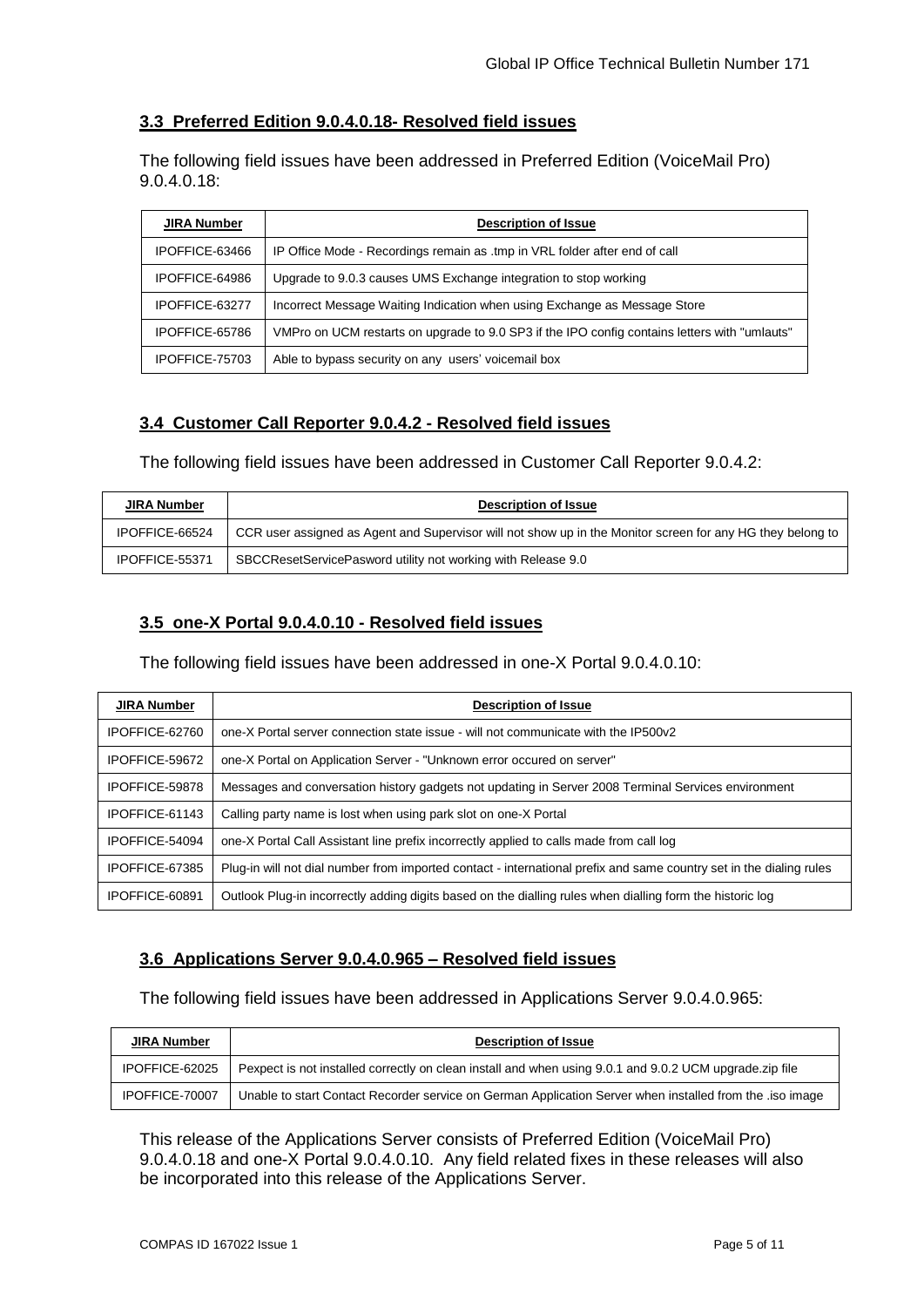## **3.7 Server Edition 9.0.4.0.965 – Resolved field issues**

This release of IP Office Server Edition consists of IP Office core software 9.0.4.0.965, Preferred Edition (VoiceMail Pro) 9.0.4.0.18 and one-X Portal 9.0.4.0.10. Any field related fixes in these releases will also be incorporated into this release of Server Edition.

### **3.8 User CD 4.2(59) – Resolved field issues**

The following field issue has been resolved in User CD 4.2(59):

| <b>JIRA Number</b> | <b>Description of Issue</b>                                                                            |
|--------------------|--------------------------------------------------------------------------------------------------------|
|                    | IPOFFICE-56536   SoftConsole - TransferFromCallWaitList is displayed on the phone instead of caller ID |

# **4 Technical Notes**

#### **4.1 Upgrading IP Office IP500/IP500v2 core software**

When upgrading to Release 9.0 from a previous major release an upgrade licence is required. It is recommended that the IP Office Release 9.0 Software Upgrade license is installed before upgrading the system. Although the license key may not be recognized immediately by the system running an earlier major release of software, it will be recognized when the system is upgraded to Release 9.0.

**Note**: An IP Office 8.0 system with Essential Edition functioning but not enabled with the required Essential Edition license key will have all telephony functionality disabled after the 9.0 upgrade. It is important to verify the license information prior to upgrading. If Essential Edition is not visible in the license summary, an Essential Edition license must be purchased and installed prior to attempting the 9.0 upgrade.

This table shows the necessary steps that must be taken to upgrade the IP Office system unit to Release 9.0:

| <b>Platform</b>   | <b>Current Release</b> | <b>Upgrade Step 1</b> | <b>Upgrade Step 2</b> |
|-------------------|------------------------|-----------------------|-----------------------|
| IP500 and IP500v2 | 7.0 and earlier        | Load 8.0              | Load $9.0$            |
| All modules       | 7.0 and earlier        | Load $8.0$            | Load $9.0$            |
| IP500 and IP500v2 | 8.0/8.1                | -                     | Load 9.0              |
| All modules       | 8.0/8.1                | -                     | Load 9.0              |

For further information please see the "Upgrading Systems" section of the IP500/IP500v2 Installation manual available from the IP Office Knowledgebase.

#### **4.2 Upgrading IP Office Administration**

Earlier releases of IP Office 9.0 Manager are not compatible with systems running this release. Before upgrading an IP Office system to the 9.0.4.0.965 release, the Administration suite must also be upgraded. The following message will be displayed if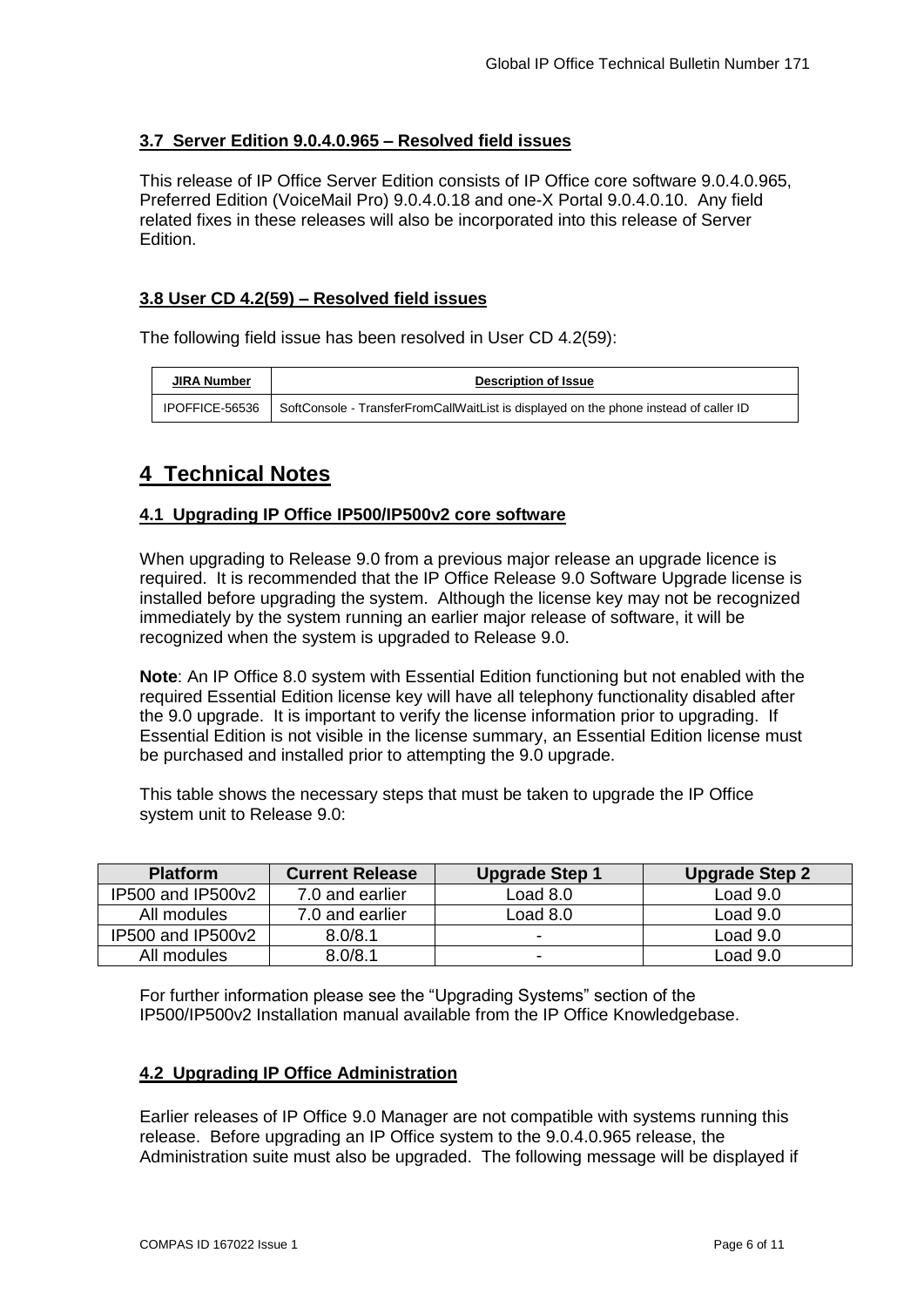attempting to access a system running the 9.0.4.0.965 release with an earlier version of Manager:

| <b>IP Office Manager</b>                                                                                                                                                                                                                                                       |
|--------------------------------------------------------------------------------------------------------------------------------------------------------------------------------------------------------------------------------------------------------------------------------|
| WARNING: The configuration you are trying to open is of a later version than IP Office Manager.<br>It is recommended that you obtain a matching or later release/build of IP Office Manager to edit this configuration.<br>Do you want to continue to open this configuration? |
| No                                                                                                                                                                                                                                                                             |

The IP Office Administration installer will detect previous installed versions and upgrade automatically. If a version earlier than 4.2 is installed, this must first be uninstalled before installing 9.0.4.0.965. It is not necessary to restart the PC after upgrading unless instructed to do so.

Before upgrading the IP Office system software ensure a backup of the system configuration exists.

**Note:** All IP Office expansion units must also be upgraded to the version supplied with the Administration software.

### **4.3 Upgrade Instructions for IP Office Preferred Edition**

IP Office Preferred Edition (VoiceMail Pro) must be at a minimum of 8.0 GA to upgrade directly to 9.0. Previous versions must be upgraded to 8.0 first, before upgrading to 9.0.

The Preferred Edition 9.0.4.0.18 installer will automatically detect the previous build and upgrade automatically. It is always advisable to back up the configuration, and any bespoke voice files prior to performing the upgrade.

Prior to upgrading the Preferred Edition Server to 9.0.4.0.18 please ensure that all applications running on the PC are closed. The upgrade process will retain all the customer configuration, mailbox data and registry settings.

#### **4.4 Preferred Edition Recordings – Analog trunks**

When using analog trunks, call disconnection can occur though busy tone detection. The system indicates to the voicemail server how much to remove from the end of a recording in order to remove the busy tone segment. This amount varies by system locale. For some systems it may be necessary to override the default if analog call recordings are being clipped or include busy tone. That can be done by adding the following NoUser Source Number and merging into the configuration:

#### VM\_TRUNCATE\_TIME=x

Replace "x" with the required value in the range of 0 to 7 seconds.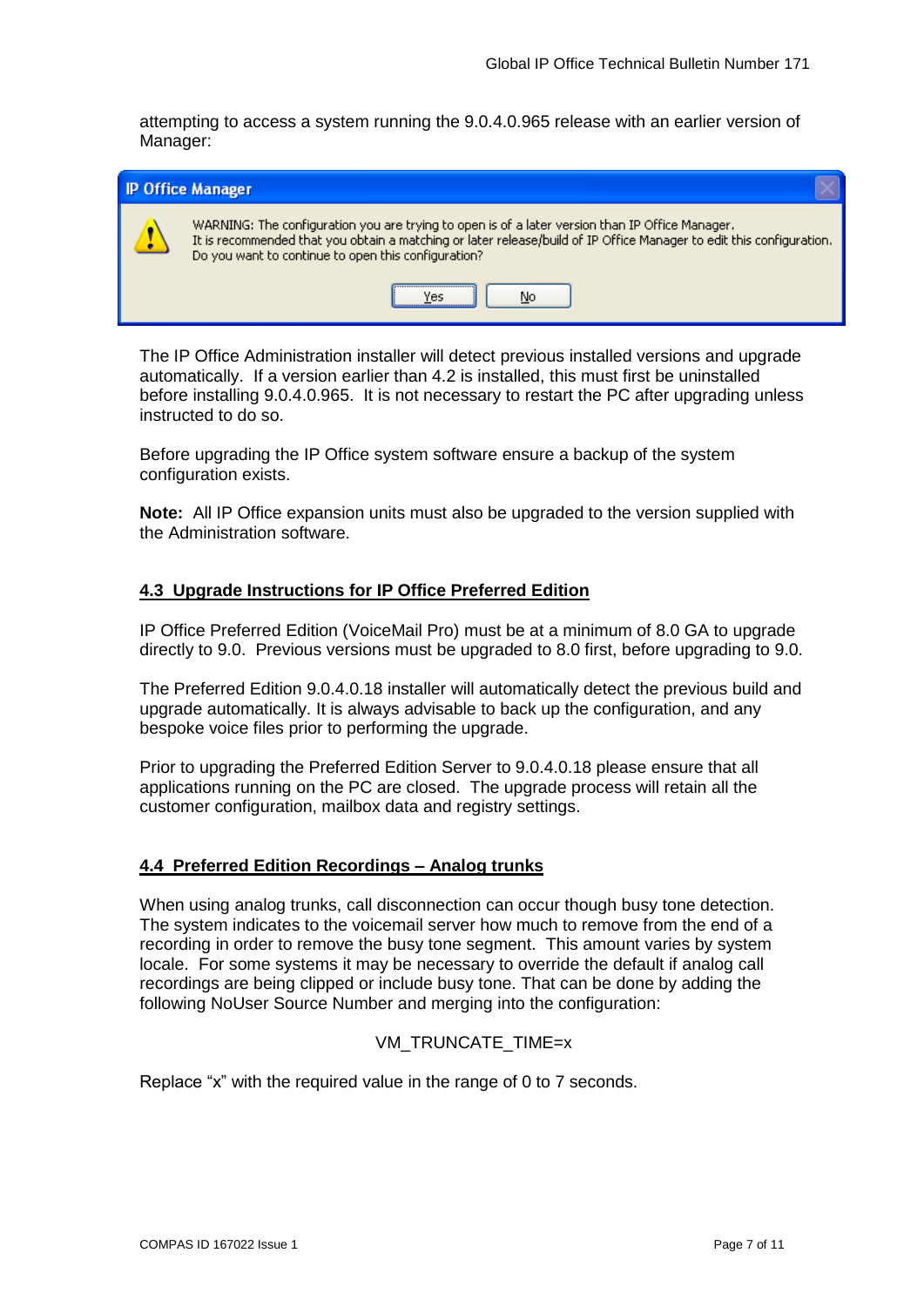### **4.5 Upgrade Instructions for Customer Call Reporter**

The IP Office Customer Call Reporter must be running a minimum software level of 7.0 before upgrading to 9.0. Any previous versions must be upgraded to 7.0 before upgrading. The version of SQL must also be considered before upgrading. Microsoft SQL 2005 is not supported with release 8 of the Customer Call Reporter and must be upgraded to SQL 2008. Further information relating to upgrading can be found in the "Implementing IP Office Customer Call Reporter" manual available from the IP Office Knowledgebase.

The following dialog box may be displayed during an upgrade to this release:

| IP Office Customer Call Reporter - InstallShield Wizard                                                               | × |
|-----------------------------------------------------------------------------------------------------------------------|---|
| <b>Files in Use</b><br>Some files that need to be updated are currently in use.                                       |   |
| The following applications are using files that need to be updated by this setup.                                     |   |
| 1: 9028 2: SBCCD ashboardHelper 3: 8076 4: Avaya IPOCCR Data Analyser Service 5: 6352                                 |   |
| Automatically close and attempt to restart applications.<br>C Do not close applications. (A reboot will be required.) |   |
| <b>InstallShield</b><br>Cancel<br>OΚ                                                                                  |   |

If this is displayed during the upgrade ensure that the highlighted option is selected and then click "OK". The upgrade will then continue as normal.

### **4.6 Upgrade instructions for IP Office one-X Portal**

The IP Office one-X Portal server must be running a minimum software level of 7.0 to upgrade to 9.0. Any previous versions must be upgraded to 7.0 first before upgrading to this release. Further information can be found in the "Implementing one-X Portal for IP Office" manual available from the IP Office Knowledgebase.

#### **4.7 Upgrade Instructions for IP Office Server Edition and Applications Server using Web Manager**

If upgrading from a release of 9.0 prior to Service Pack 3 Web Manager will require a restart of each upgraded Linux server inside the Solution (Primary, Secondary, Expansion(s) and Application Server). After the upgrade is completed the system must be restarted to complete the security updates.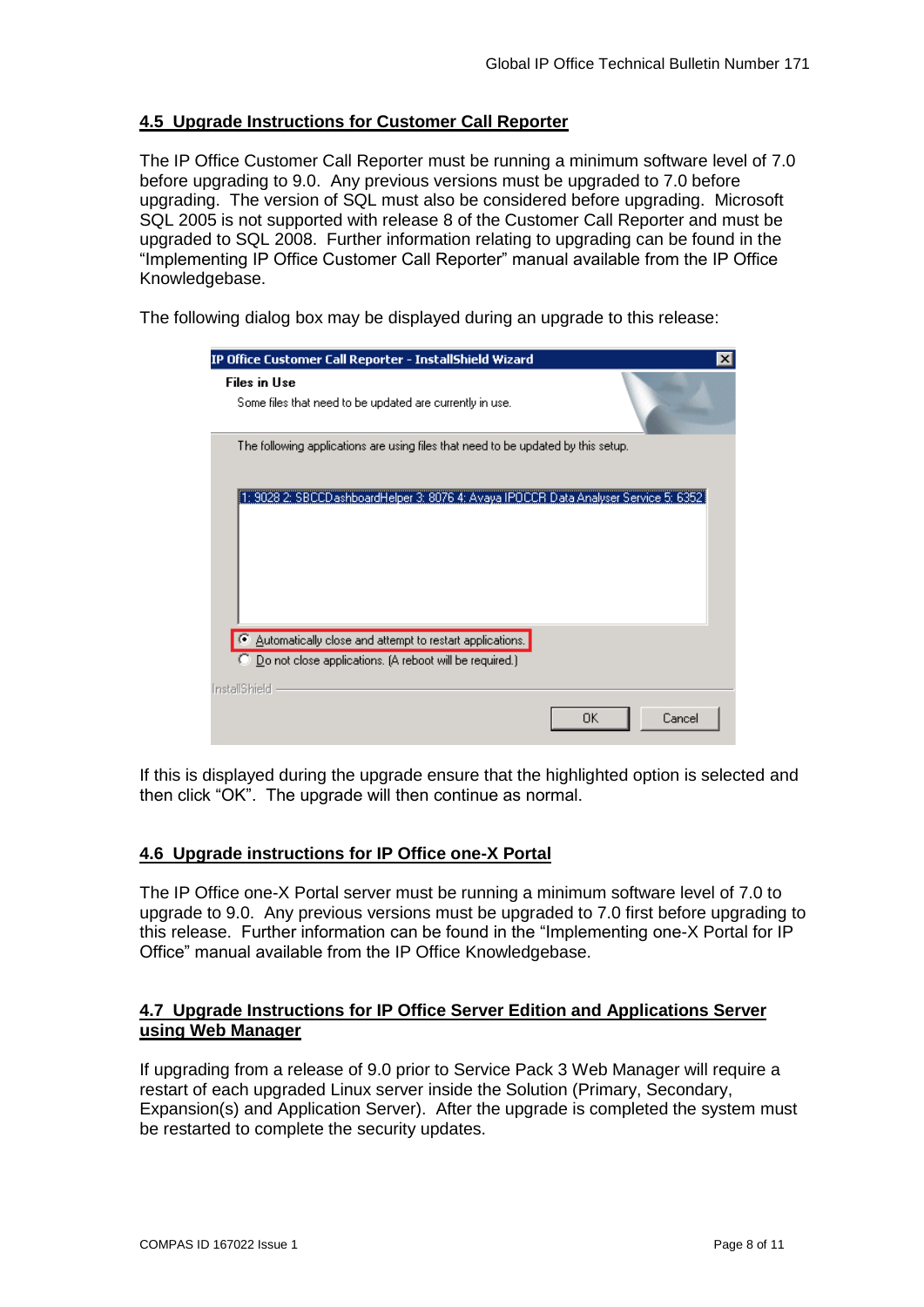**Note**: This step is not necessary if upgrading from Service Pack 3 to this release. The necessary Linux security updates have already been applied as part of the Service Pack 3 upgrade.

Steps for restarting the solution:

- Login to Web Manager on Primary Server
- Click on Platform Tab
- For each upgraded Control Unit (Primary, Secondary, Expansion(s), Application Server) press the "Reboot" button from System Tab

**Note:** If the upgraded Linux systems are not restarted the following tabs in web interface will not be displayed correctly:

- Services status will not be loaded
- Updates tab will not be populated

For further information please refer to "IP Office Application Server 9.0 Installation and Maintenance" and the "Upgrading" section of the "Deploying IP Office Server Edition Solution" manuals.

#### **4.8 Upgrade Instructions for IP Office Unified Communications Module (UCM)**

This release of UCM Service Pack software also contains the Solid State Drive (SSD) firmware previously documented in IP Office Technical Tip 268 and and Product Support Notice PSN004257.

If upgrading the UCM from Service Pack 3, the "upgrade.zip" file can used to upgrade to the Service Pack 4 release.

**Note:** If upgrading the UCM from a release prior to 9.0 Service Pack 3 the .ISO file must be used. The Web Control Panel and "upgrade.zip" file cannot be used to upgrade to this release. A software upgrade or installation can only be done using the USB key created with the "UNetbootin" software. For further information on preparing the USB key with UNetbootin, please see section 3.8.2.1 of the "Unified Communications Module 9.0 Installation and Maintenance" manual.

**Note**: After the USB key has been prepared with UNetbootin you must manually copy two files from the "USB" folder of the USB key into the root f older of the USB key before starting the upgrade. The two files required to upgrade a UCM to this release are called "avaya\_autoupgrade.conf" and "syslinux.cfg". If any copies of the files already exist in the root folder of the USB key they must be overwritten.

**Note**: Before starting the upgrade please ensure that a backup of the UCM application data exists.

The USB key can now be plugged into the module and the upgrade can now commence. The UCM upgrade process has three phases. The UCM will automatically restart after the completion of phases one and two:

- 1) UCM software upgrade Approximately 1 Hour
- 2) Apply Linux security updates Approximately 8 Minutes

3) Configure Linux security updates and apply updated SSD Firmware (if required) – Approximately 25 Minutes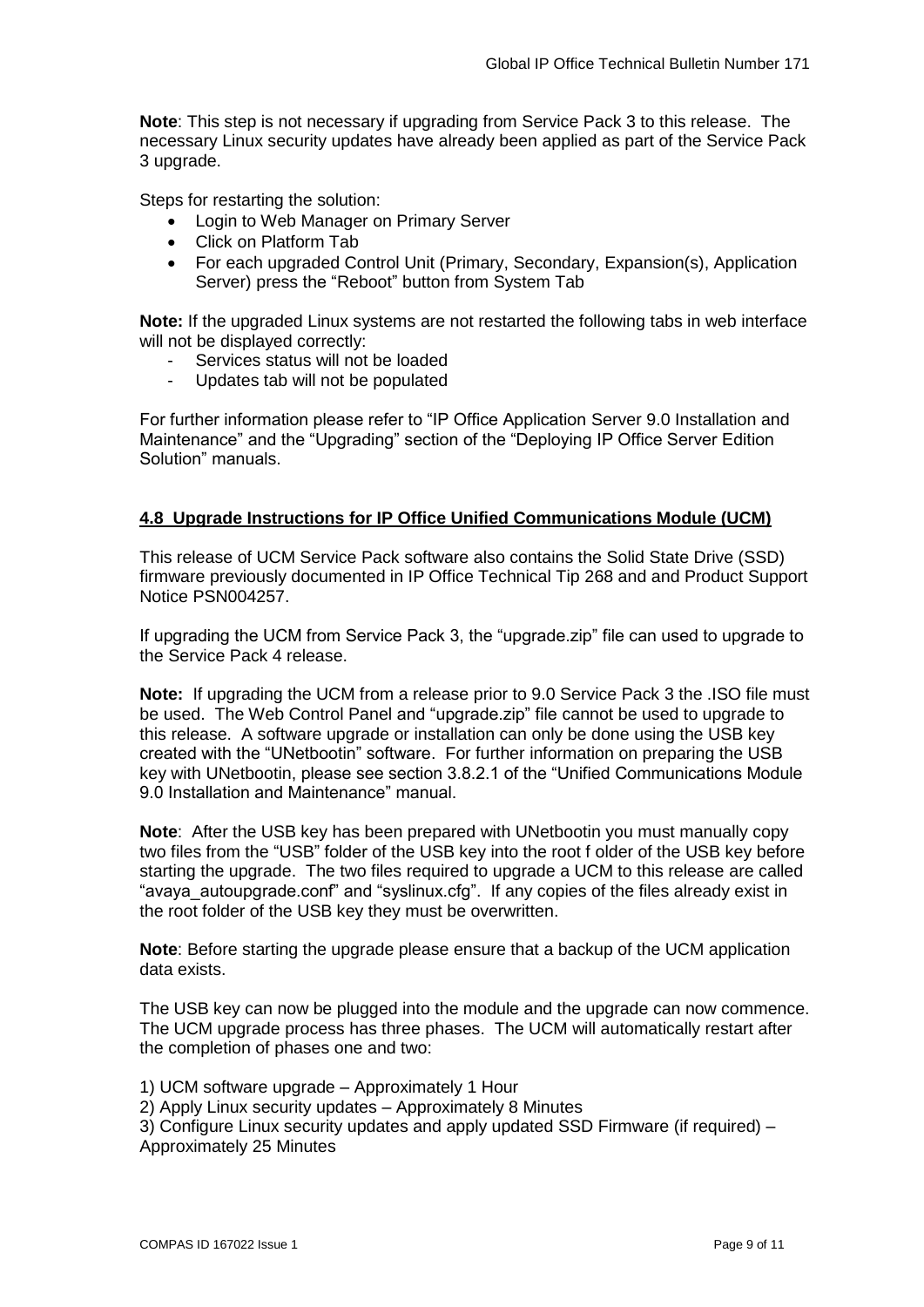## **Phase 1**

During the UCM upgrade process, the module boots from the USB key and installs the software from the USB key. This first part of the upgrade process upgrades the UCM software and takes approximately one hour. During this time the LED's will be alternately flashing green. When the first phase is complete the LED's will turn off and the UCM will then automatically restart.

## **Phase 2**

After restarting, the UCM status LED will be lit (constant green with heartbeat flash). The UCM will then perform the second phase of the upgrade. This applies the Linux security updates and takes approx. 8 minutes. When the second phase is complete the UCM will automatically restart again.

## **Phase 3**

After restarting, the UCM LED's will begin alternately flashing green again. The UCM will then perform the third phase of the upgrade and configure the security updates and upgrade the SSD firmware (if required). This takes approx. 25 minutes. If the UCM SSD firmware was upgraded, the UCM will automatically shut down. In the powered down state all LED's will be OFF and the status LED will only show heartbeat (occasional flash). The USB key can now be removed from the module. The UCM can then be started remotely using SSA or by pressing the top button on the module.

If the SSD firmware was not required, LED1 and LED2 will be off and the status LED will be lit. The upgrade has completed and the module is running. The USB key can now be removed from the module.

# **4.9 Avaya E129 SIP telephone upgrade**

A firmware upgrade of the E129 SIP telephone is triggered automatically by the IP Office system. The firmware upgrade can take up to 15 minutes. During this procedure the telephone will restart three times. Once initiated the firmware upgrade should not be interrupted. The telephone should not be powered down, disconnected from the network or restarted by the administrator from the SSA.

# **9 Assistance**

# **9.1 Documentation and Software**

Documentation and Software can be downloaded from:

### **[http://support.avaya.com](http://support.avaya.com/)**

- 1. Select "Downloads & Documents"
- 2. Type "IP Office"
- 3. Select the required software release
- 4. Select the documentation or software categories required

Software can also be ordered on CD/DVD if required.